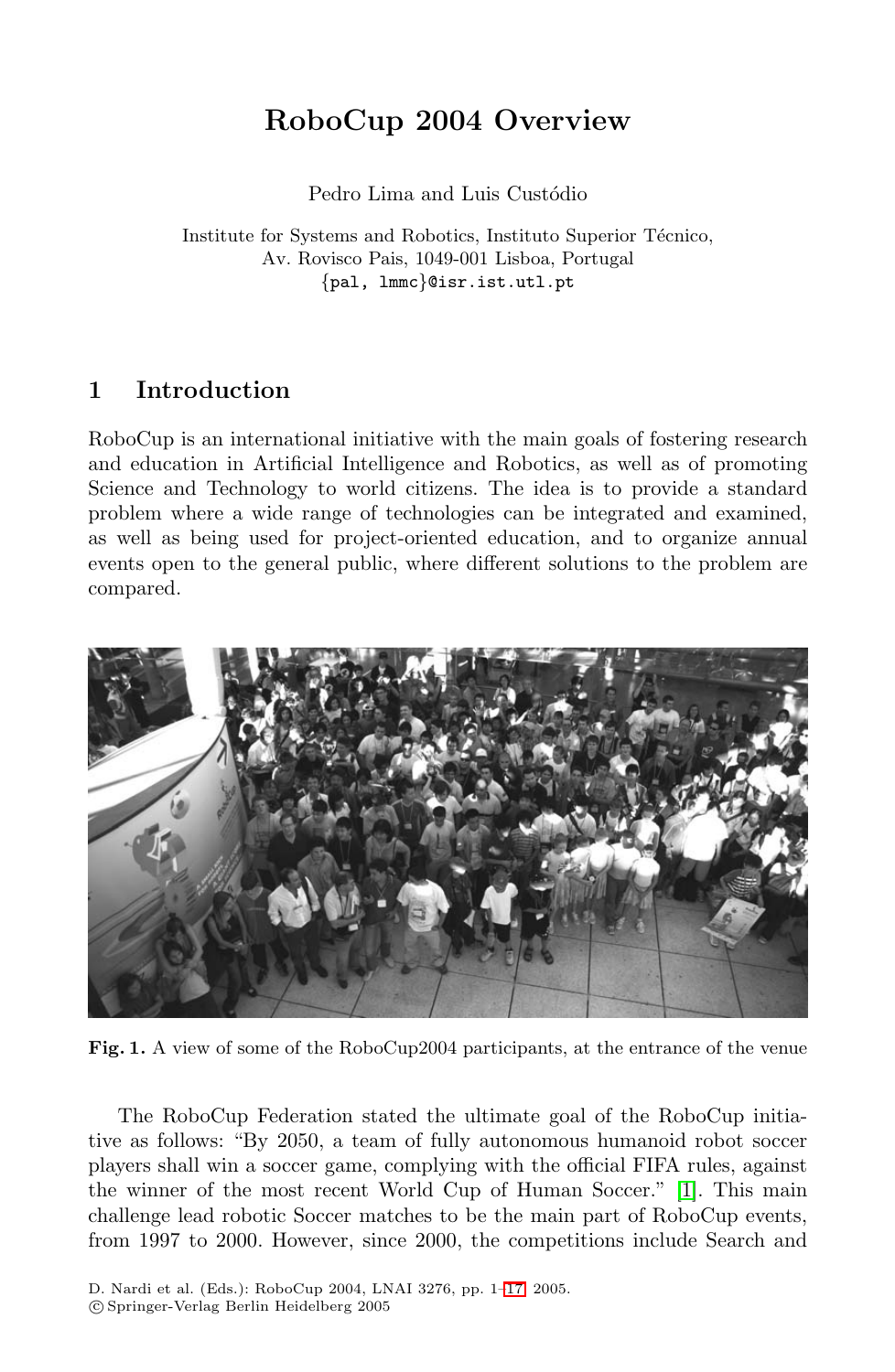Rescue robots as well, so as to show the application of Cooperative Robotics and Multi-Agent Systems to problems of social relevance [\[2\]](#page-15-0). Also in 2000 was introduced RoboCup Junior, now a large part of any RoboCup event, aiming at introducing Robotics to children attending primary and secondary schools and including undergraduates who do not have the resources yet to take part in RoboCup senior leagues [\[3\]](#page-15-0).

RoboCup2004 was held in Lisbon, Portugal, from 27 June to 5 July. As in past years, RoboCup2004 consisted of the 8th Symposium and of the Competitions. The competitions took place at the Pavilion 4 of Lisbon International Fair (FIL), an exhibition hall of approximately 10 000  $m^2$ , located at the former site of Lisbon EXPO98 world exhibition. The Symposium was held at the Congress Center of the Instituto Superior Técnico (IST), Lisbon Technical University. Together with the competitions, two regular demonstrations took place on a daily basis: SegWay soccer, by a team from Carnegie-Mellon University, and SONY QRIO robot, by a team from SONY Japan.

Portugal was chosen as the host of the 2004 edition due to its significant representation in RoboCup committees, competitions and conferences, as a result of the effort of the country in recent years to attract young people to Science and Technology and also because  $\text{EURO}2004^{TM}$ , the 2004 European Soccer Cup, took place in Portugal, therefore improving the chances to bring the media to cover the event.

RoboCup2004 was locally organized by a Portuguese committee composed of 15 researchers and university professors from several Universities, therefore underlining the national nature of the event organization. This committee worked closely with the international organizing and technical committees to set up an event with the record number of 1627 participants from 37 countries, and an estimated number of 500 robots, split by 346 teams. Twenty technicians from FIL were involved in the preparation of the competition site, and 40 student volunteers supported the event realization. The event was hosted by the Institute for Systems and Robotics, a research institute located in the campus of IST.

In the following sections we will briefly overview the main research progresses this year, the technical challenges and the competition results by league, with a brief report on the Symposium, whose accepted papers are the core of this book. More details on competitions, photos, short video clips and other related information can be found in the official web page of the event at www.robocup2004.pt.

### **2 Soccer Middle-Size Robot League**

In this league, two teams of 4-6 mid-sized robots with all sensors on-board play soccer on a field. Relevant objects are distinguished by colours. Communication among robots (if any) is supported on wireless communications. No external intervention by humans is allowed, except to insert or remove robots in/from the field. There were 24 teams in Lisbon selected by the league technical committee from the 34 teams that submitted the qualification material.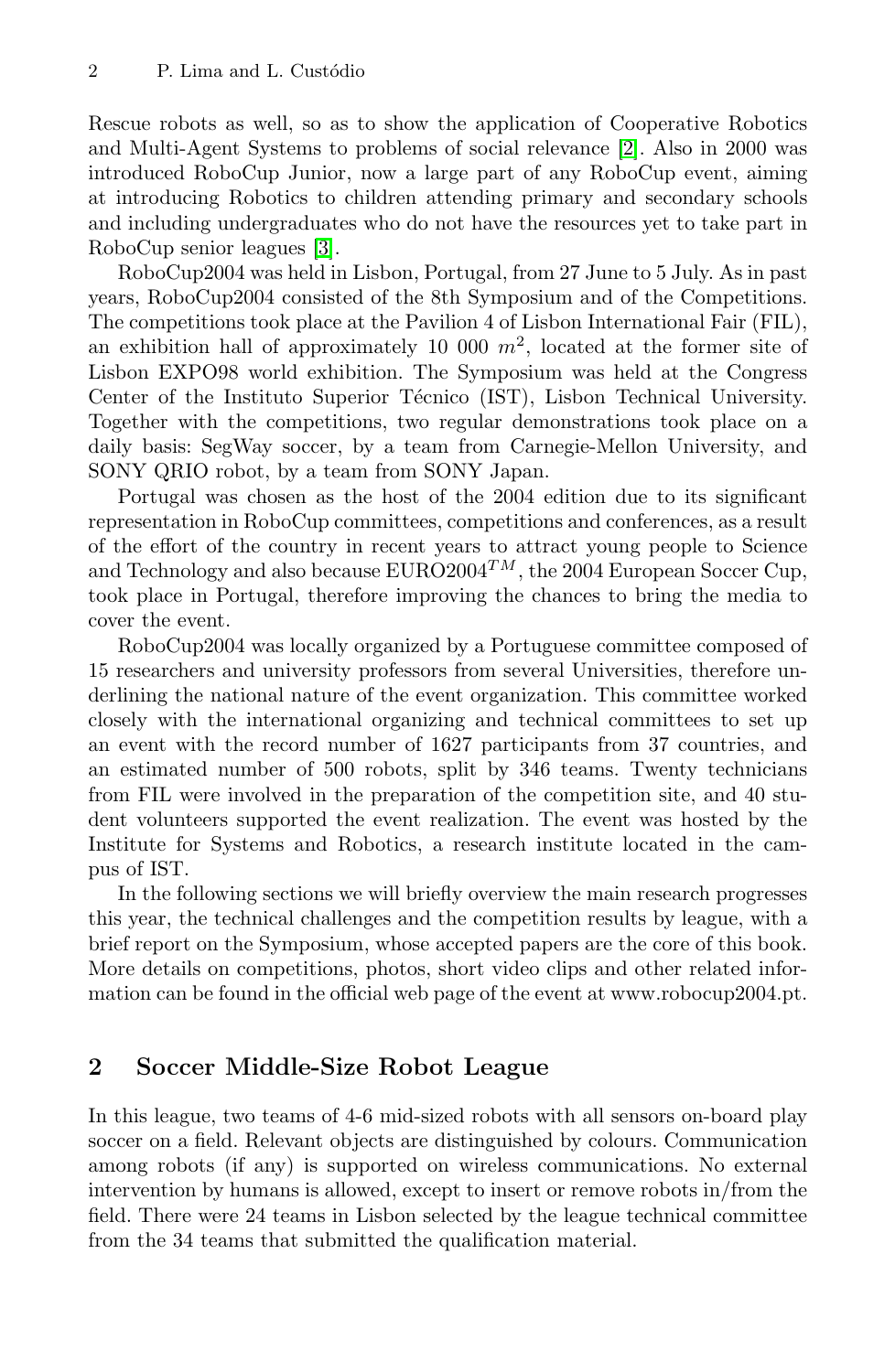#### **2.1 Research Issues**

The 2004 rules introduced a set of changes in the games:

- 1. the field was enlarged to 8m  $\times$  12m;
- 2. the number of players is now flexible and determined by the area occupied by the whole team, even though it can only range from 4 to 6 robots per team;
- 3. the light used was the artificial light of the exhibition hall, *i.e.*, no special overhead illumination as in past events, therefore with possible nonuniformity and less strong illumination;
- 4. a referee box was used, but only to start and stop the games for now.

The purpose of 1 and 2 was mainly to improve teamwork, as larger fields tend to encourage passing the ball among robots, as well as cooperative localization of the ball and cooperative navigation among teammates, since relevant objects and landmarks are less often seen during the game. Change 3 was common to almost all the leagues and intended to be a step towards vision under natural illumination in RoboCup. Finally, the introduction of a referee box, already existing in the Small Size and 4-Legged leagues, brings further autonomy and requires further intelligence and team-play to the robots.

After the usual initial adaptation phase, most teams handled the new rules quite well. This year, most teams had their robots running well from the beginning of the tournament, without so many technical problems as in the past, except those concerning wireless communications, which is the main unsolved technical problem in RoboCup events so far.

#### **2.2 Technical Challenges**

Every year, the league technical committee (TC) prepares technical challenge competitions where teams show specific skills and technical achievements. There were two technical challenges this year:

- **–** *Ball Control and Planning*,
- **–** *Free Demonstration* of scientific or engineering achievements.

In the *Ball Control and Planning Challenge*, several obstacles are arbitrarily positioned in the field, and the robot must take the ball from one goal to the other with minimum or no contact with the obstacles and within a limited time.

In the *Free Challenge*, teams are free to pick their most relevant technical and/or scientific recent achievement and demonstrate it. The demonstration is evaluated by the members of the TC.

#### **2.3 Results**

The 24 teams were organized in 4 groups of 6 teams each, which played a roundrobin tournament. Then, the 4 best teams in each group, in a total of 16, were grouped in 4 groups of 4 teams each, for another round-robin tournament. Finally, the first and second place teams from each group were qualified for the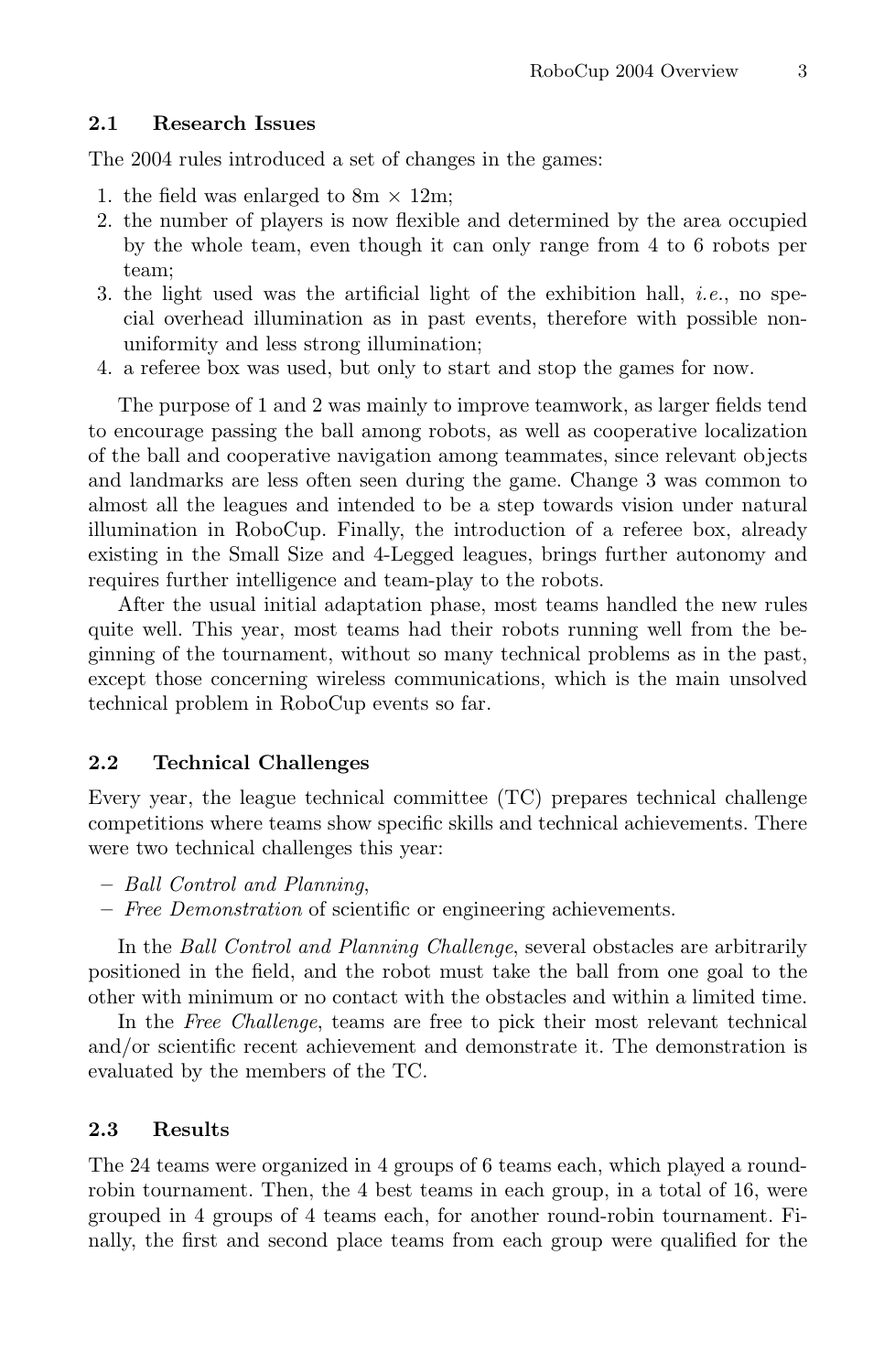**Table 1.** Soccer Middle-Size League top three teams

| rank team                                         |
|---------------------------------------------------|
| EIGEN (Keio University, Japan)                    |
| WinKIT (Kanazawa Institute of Technology, Japan)  |
| CoPS Stuttgart (University of Stuttgart, Germany) |

**Table 2.** Overall rank for Soccer Middle-Size League technical challenges

| rankteam                                                             |
|----------------------------------------------------------------------|
| 1   Persia (Isfahan University of Technology, Iran)                  |
| 2 AllemaniACs (Technical University of Aachen, Germany)              |
| 3 Clockwork Orange (Delft University of Technology, The Netherlands) |

playoff phase, which consisted of quarter-finals, semi-finals and final (as well as third-fourth place game). The top three teams of the soccer competition are listed in Table 1.

The winners of the technical challenges were:

- **–** *Ball Control and Planning* challenge: Persia (Isfahan University of Technology, Iran)
- **–** *Free Demonstration* challenge: Persia (Isfahan University of Technology, Iran)

The overall rank for the Middle-Size League technical challenges is shown in Table 2.

## **3 Soccer Small-Size Robot League**

Two teams of 5 small robots without on-board sensors play soccer on a field with an overhead camera which provides feedback to an external computer of the game state (e.g., ball, own and opponent player locations). Relevant objects are distinguished by colour and coloured coded markers on the top of the robots. Commands are sent by the external computer to the robots using wireless communications. No external intervention by humans is allowed, except to insert or remove robots in/from the field. There were 21 teams in Lisbon selected by the league technical committee from the 39 teams that submitted the qualification material.

#### **3.1 Research Issues**

The main research challenges for 2004 resulted from three main changes in the rules:

1. the light used was the artificial light of the exhibition hall, i.e., no special overhead illumination as in past events. In this league, this is a particularly troublesome issue, due to the shadow cast by the camera mounting structure on the field;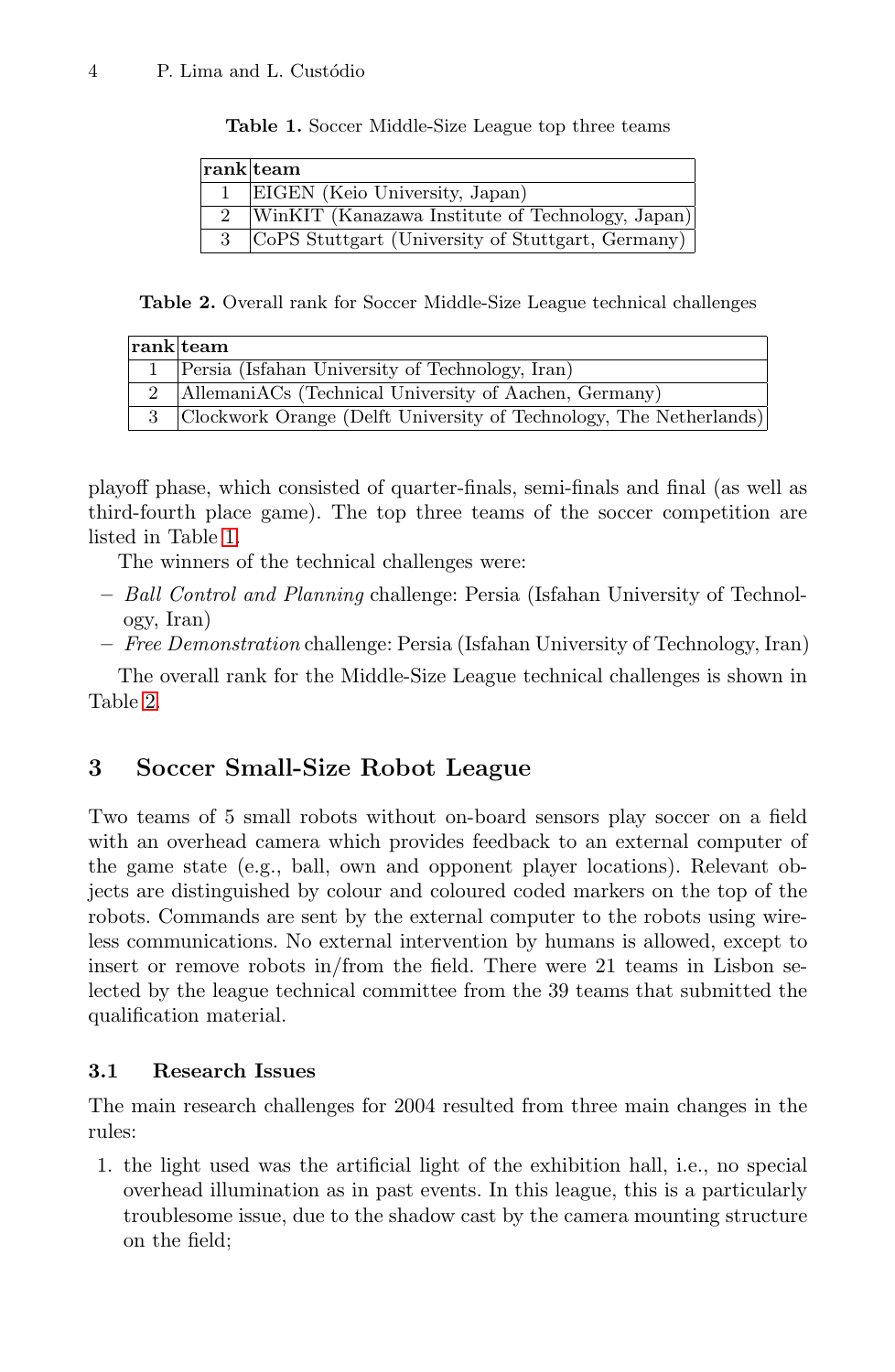|   | rank team                                              |
|---|--------------------------------------------------------|
|   | <b>FU Fighters (Freie Universität Berlin, Germany)</b> |
|   | Roboroos (University of Queensland, Australia)         |
| 3 | LuckyStar (Ngee Ann Polytechnic, Singapore)            |

**Table 3.** Soccer Small-Size League top three teams

- 2. the field was almost doubled to  $4 \times 5.5$  m;
- 3. the field boundary walls were removed.

The purpose was, similarly to what happened in the Middle-Size League, to encourage more cooperation among robot teammates (especially passes) and to move towards a closer-to-reality perception scenario. The illumination issue was particularly effective in this league, as some teams were relying on their good quality top cameras and had not invested on advanced vision algorithms, required to overcome non-uniform light conditions and low-light illumination. On the other hand, the improvement in teamwork, with many passes and robot formations, was visible as expected, and interesting to follow. The need for better ball control was also noticeable, both for pass reception improvement and to avoid the ball going out of the field most of the time. Some teams in this league show very interesting kicking devices, including some which are capable to raise the ball above the ground.

#### **3.2 Results**

In the round-robin phase, the teams were split in 4 groups. The top 2 teams from each group proceeded to the playoff phase. The top three teams are listed in Table 3.

## **4 Soccer 4-Legged Robot League**

Two teams of up to 4 four-legged robots (SONY's specially programmed AIBO robots), with all sensors on-board, play soccer on a field. Relevant objects are distinguished by colours. Communication among robots (if any) is supported on wireless communications. No external intervention by humans is allowed, except to insert or remove robots in/from the field. There were 23 teams in Lisbon selected by the league technical committee from the 32 teams that submitted the qualification material.

#### **4.1 Research Issues**

This is the real robot league with the most standardized hardware, as all the platforms are SONY's specially programmed AIBOs. Consequently, teams share their code every year and the advances in software are considerably faster than for other real robot leagues. Nevertheless, this year there were two types of robots: the new ERS-7 AIBOs and the old ERS-210 AIBOs. The former are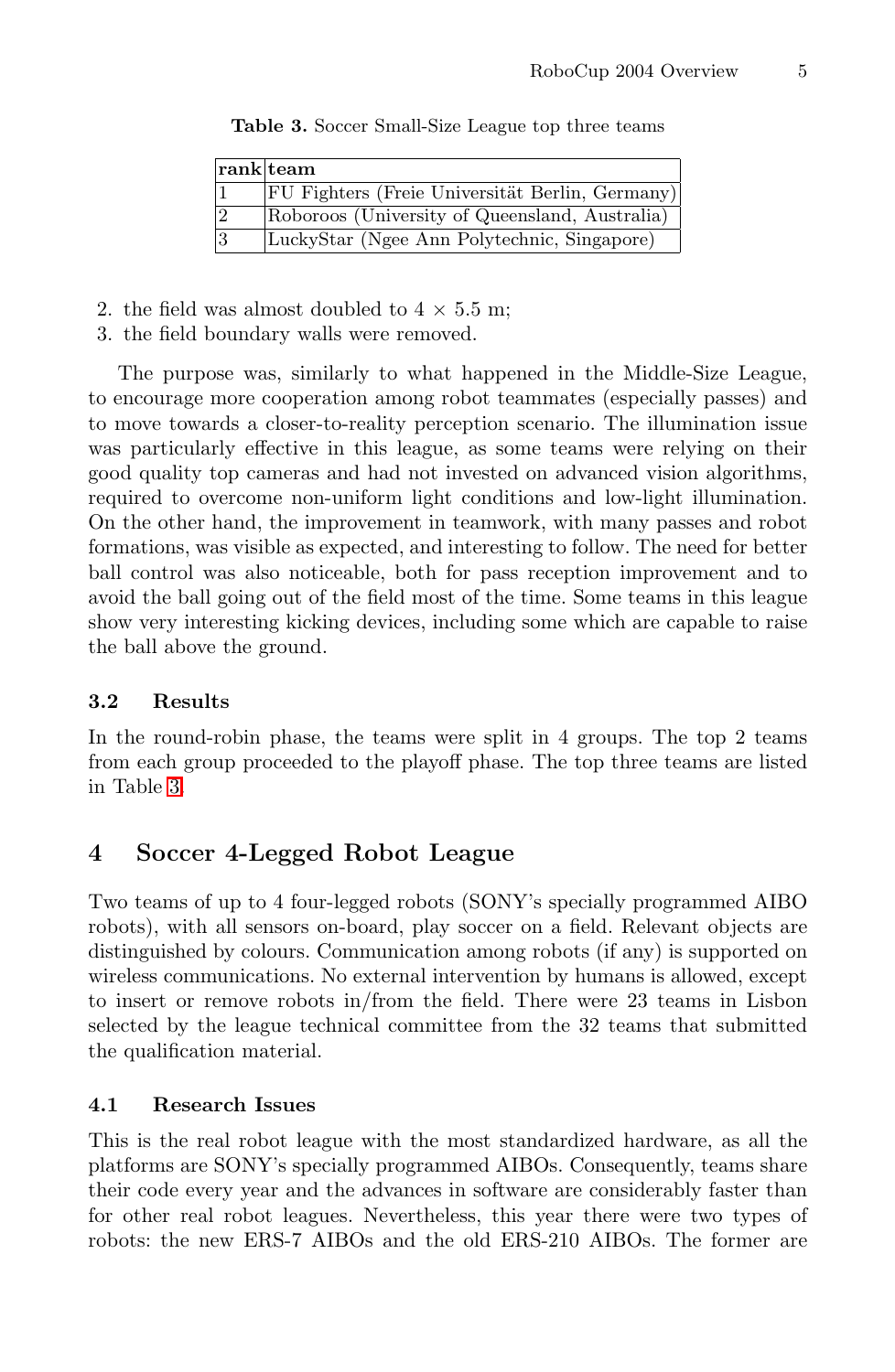significantly faster robots, and this made a difference in terms of competition, as only one team with ERS-210 robots made it to the quarter-finals.

The 4-Legged League was the only real robot league which could not use yet the natural light of the hall, still requiring strong local illumination from projectors located around the fields. This is mainly due to the low sensitivity to light of the AIBOs cameras.

The AIBO's 3-degree-of-freedom single camera forces the teams to work on selective directed vision problems, leading to research advances in active vision (e.g., where to look), cooperative world modelling and navigation. Also, some of the rule changes for 2004 fostered the introduction of cooperative localization algorithms, as a consequence of removing the two central beacons of the field, therefore reducing the frequency of landmarks visibility by the robots.

Another rule change concerned obstacle avoidance, less enforced in the past in this league. Gait optimization was also a hot topic among teams, so as to speed up the robots, including the utilization of learning techniques. The fastest gait speed increased from 27 cm/s in 2003 to 41 cm/s this year.

#### **4.2 Technical Challenges**

Three technical challenges were held in the 2004 edition of the Four-Legged League:

- **–** The *Open Challenge*, similar to the free challenge in the Soccer Middle-Size League, where free demonstrations were assessed by the other teams. The demonstrations included robot collaboration, ball handling, object recognition, and tracking by vision or sound.
- **–** The *Almost SLAM Challenge*, where a landmark-based self-localization problem involving learning initially unknown landmark colours was the goal.
- **–** The *Variable Lighting Challenge* involved light changing conditions over a 3-minutes time interval, during which a robot had to score as many goals as possible. This was surely hard for 4-Legged teams, and the winner only scored twice.

#### **4.3 Results**

In the round-robin phase, the teams were split in 4 groups. The top 2 teams from each group proceeded to the playoff phase. The top three teams are listed in Table [4.](#page-6-0)

Regarding the technical challenges, the winners were:

- **–** *Open Challenge*: GermanTeam, demonstrating four robots moving a large wagon.
- **–** *Almost SLAM Challenge*: rUNSWift (University of New South Wales, Australia).
- **–** *Variable Lighting Challenge*: ASURA (Kyushu Institute of Technology, Japan).

The top three teams from the overall result for technical challenges are listed in Table [5.](#page-6-0)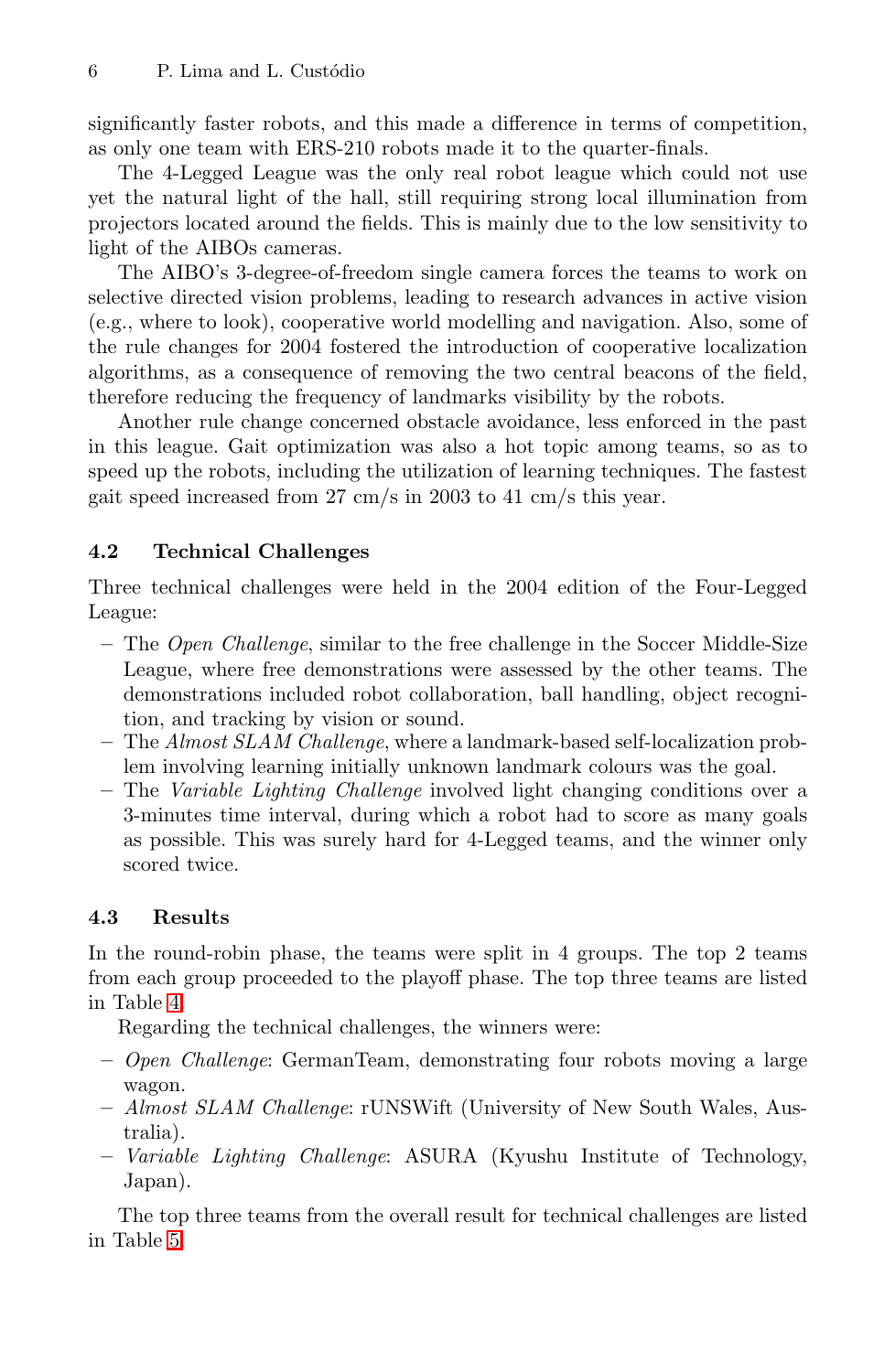<span id="page-6-0"></span>

| rank team                                                              |
|------------------------------------------------------------------------|
| German Team (HU Berlin, U. Bremen, TU Darmstadt, U. Dortmund, Germany) |
| UTS Unleashed! (University of Technology, Sydney, Australia)           |
| NUBots (University of Newcastle, Australia)                            |

**Table 4.** Soccer 4-Legged League top three teams

**Table 5.** Soccer 4-Legged League top three teams in the overall technical challenge

|             | rank team                                                    |
|-------------|--------------------------------------------------------------|
|             | UTS Unleashed! (University of Technology, Sydney, Australia) |
| $ 2\rangle$ | ARAIBO (University of Tokyo, Chuo University, Japan)         |
| 13          | ASURA (Kyushu Institute of Technology, Japan)                |

### **5 Soccer Humanoid Robot League**

Humanoid robots show basic skills of soccer players, such as shooting a ball, or defending a goal. Relevant objects are distinguished by colours. So far, no games took place, penalty kicks being the closest situation to a 1-on-1 soccer game. There were 13 teams in Lisbon selected by the league technical committee from the 20 teams that submitted the qualification material.

#### **5.1 Research Issues**

This league made its debut in RoboCup2002, and its main research challenge is to maintain the dynamic stability of robots while walking, running, kicking and performing other tasks. Moreover, perception must be carefully coordinated with biped locomotion to succeed.

This year, significant advances were observed in the humanoids, namely on the technological side. Some teams showed progresses on features such as the more ergonomic mechanical design and the materials used, the ability to walk on uneven terrain, the walking speed, the ability to kick towards directions depending on sensing (e.g., the goal region not covered by the goalie), body coordination, cooperation among robots (a pass was demonstrated by Osaka University) and omnidirectional vision (used by Team Osaka ViSion robot). Also relevant is the fact that most robots came equipped with an internal power supply and wireless communications, thus improving autonomy. Tele-operation of the robots was not allowed this year.

#### **5.2 Technical Challenges**

In the humanoid league, since no games are played yet, the main events are the technical challenges: *Humanoid Walk, Penalty Kick* and *Free Style*. This year, humanoid walk included walking around obstacles and balancing walk on a slope. In the free style challenge, a pass between two robots and robot gymnastics could be observed, among other interesting demonstrations. Next year,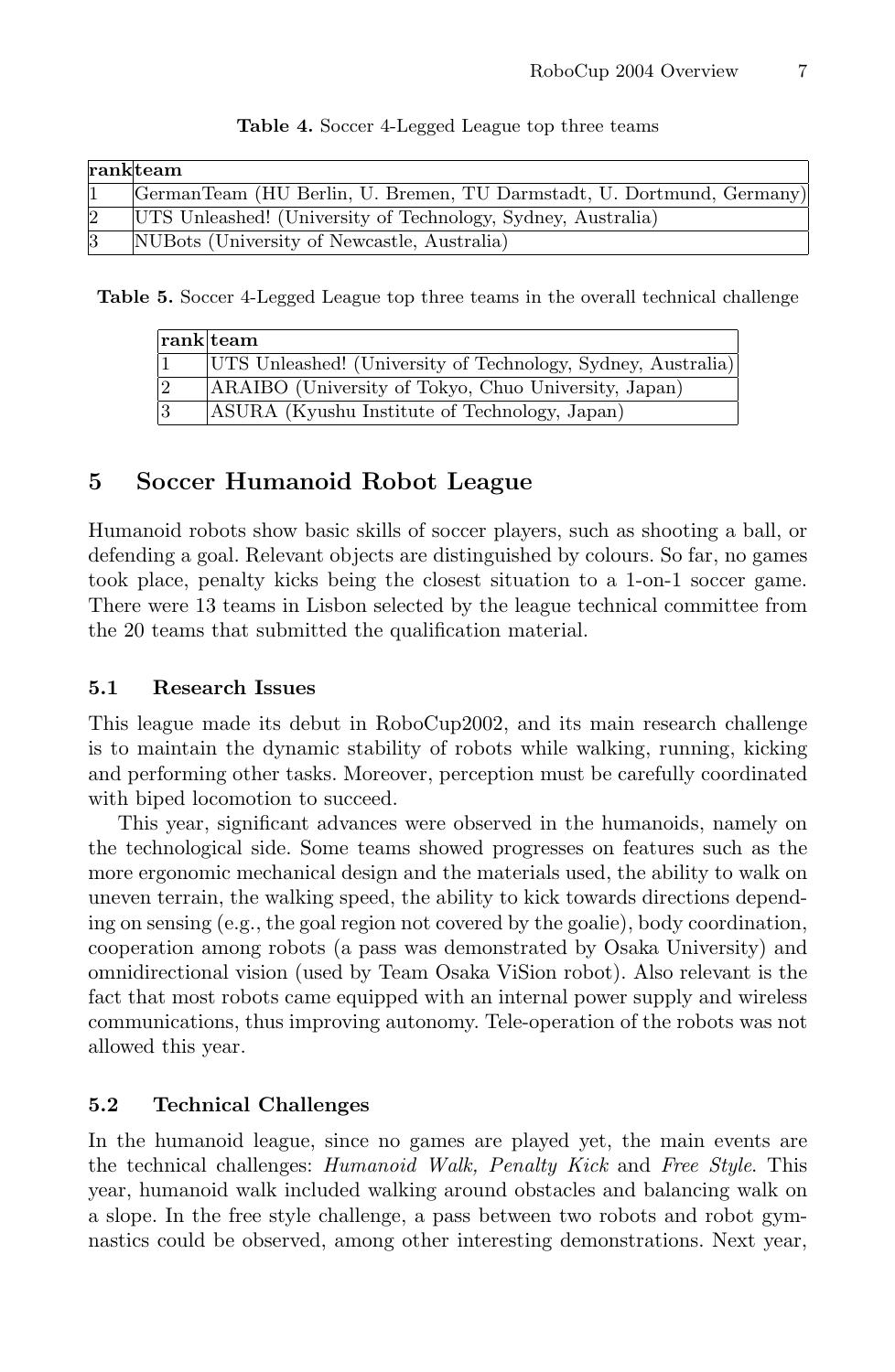**Table 6.** Soccer Humanoid Robot League technical challenges

| rankteam                                       |
|------------------------------------------------|
| Team Osaka (Systec Akazawa Co., Japan)         |
| Robo-Midget (Singapore Polytechnic, Singapore) |
| Senchans (Osaka University, Japan)             |

Soccer Humanoid Walk technical challenge

Soccer Humanoid Free Style technical challenge

| rankteam                                        |
|-------------------------------------------------|
| Team Osaka (Systec Akazawa Co., Japan)          |
| Robo-Erectus (Singapore Polytechnic, Singapore) |
| NimbRo (U. of Freiburg, Germany)                |

Soccer Humanoid Penalty Kick H80 technical challenge

|    | rank team                                          |
|----|----------------------------------------------------|
| 11 | Senchans (Osaka University, Japan)                 |
| 2  | Robo-Erectus 80 (Singapore Polytechnic, Singapore) |

Soccer Humanoid Penalty Kick H40 technical challenge

|   | rank team                                          |
|---|----------------------------------------------------|
|   | Team Osaka (Systec Akazawa Co., Japan)             |
| 2 | Robo-Erectus 40 (Singapore Polytechnic, Singapore) |

challenges will attempt to promote the current weakest points in the humanoid league, by improving battery autonomy, onboard computing, locomotion and real-time perception.

#### **5.3 Results**

The winner of the Best Humanoid Award was Team Osaka ViSion humanoid, from Systec Akazawa Co., Japan. The results for the other technical challenges are listed in Table 6.

#### **6 Soccer Simulation League**

In this league, two teams of eleven virtual agents each play with each other, based on a computer simulator that provides a realistic simulation of soccer robot sensors and actions. Each agent is a separate process that sends to the simulation server motion commands regarding the player it represents, and receives back information about its state, including the (noisy and partial) sensor observations of the surrounding environment. There were 60 teams in Lisbon selected by the league technical committee from the 196 teams that submitted the qualification material.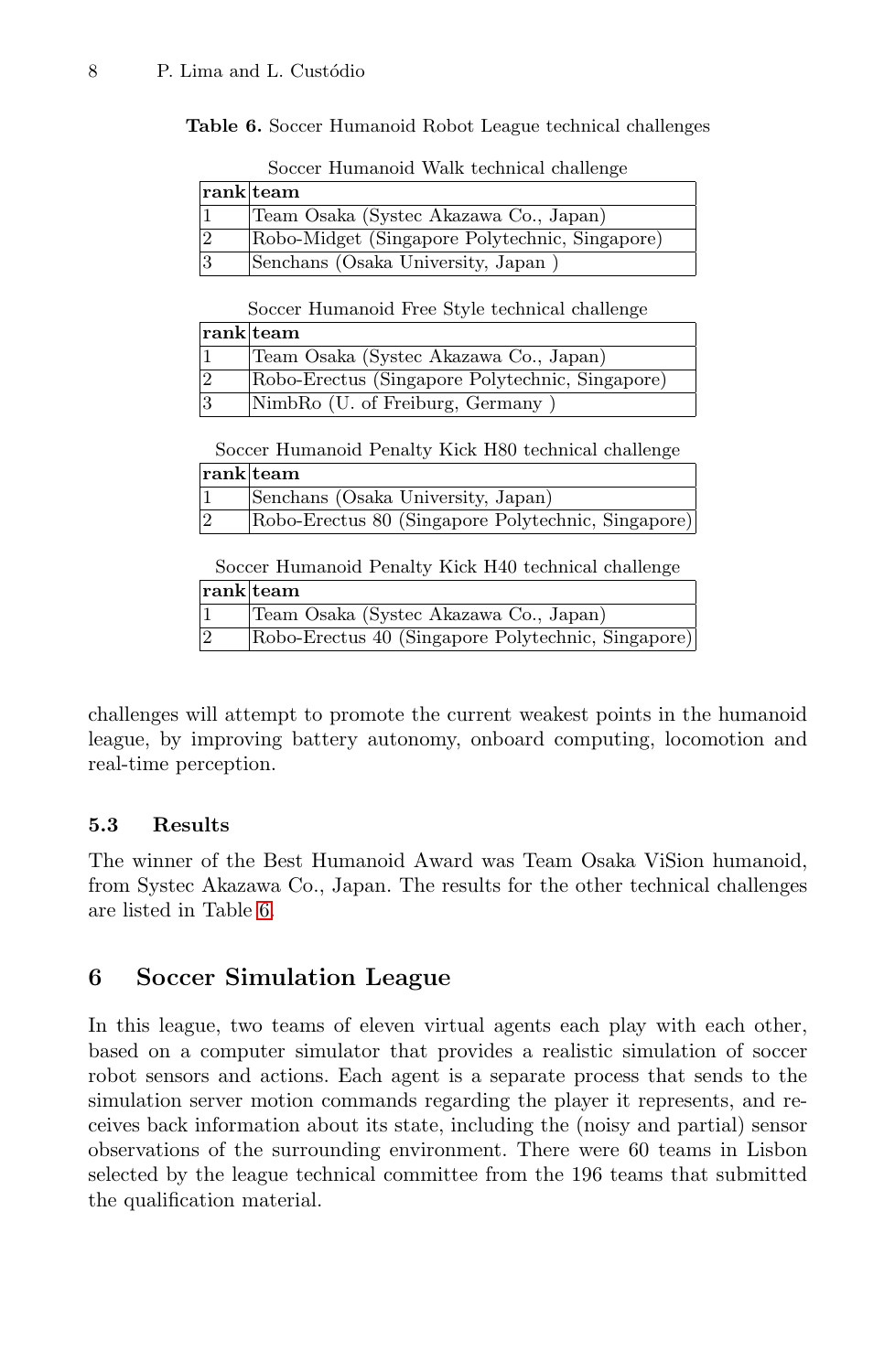#### **6.1 Research Issues**

The main novelty in the Soccer Simulation League in 2004 was the introduction of the 3D soccer simulator, where players are spheres in a three-dimensional environment with a full physical model. Besides that, two other competitions already running in past tournaments were present: the 2D and the Coach competitions.

The best teams from the past 2D competitions were able to quickly adapt their code to face the new challenges of the 3D competition quite well. Those challenges included the possibility to move in 3 directions, the motion inertia and delayed effects of motor commands. In the 2D competition, remote participation through Internet was possible for the first time. Participants in the Coach competition must provide a coach agent that can supervise players from a team using a standard coach language. Coaches are evaluated by playing matches with a given team against a fixed opponent.

The main research topics in the league are reinforcement learning, and different approaches to select hard-coded behaviours, such as evolutionary methods or rule based systems.

#### **6.2 Results**

The top three teams in the three competitions are listed in Tables 7-9.

**Table 7.** Soccer Simulation League top three teams in the 3D competition

|   | rank team                                         |
|---|---------------------------------------------------|
|   | Aria (Amirkabir University of Technology, Iran)   |
| 2 | AT-Humboldt (Humboldt University Berlin, Germany) |
| 3 | UTUtd 2004 (University of Tehran, Iran)           |

**Table 8.** Soccer Simulation League top three teams in the 2D competition

|            | rankteam                                         |
|------------|--------------------------------------------------|
|            | STEP (ElectroPult Plant Company, Russia)         |
| 2          | Brainstormers (University of Osnabrück, Germany) |
| $\sqrt{3}$ | Mersad (Allameh Helli High School, Iran)         |

**Table 9.** Soccer Simulation League top three teams in the Coach competition

| rankteam                                                        |
|-----------------------------------------------------------------|
| MRL (Azad University of Qazvin, Iran)                           |
| <b>FC</b> Portugal (Universities of Porto and Aveiro, Portugal) |
| Caspian (Iran University of Science and Technology, Iran)       |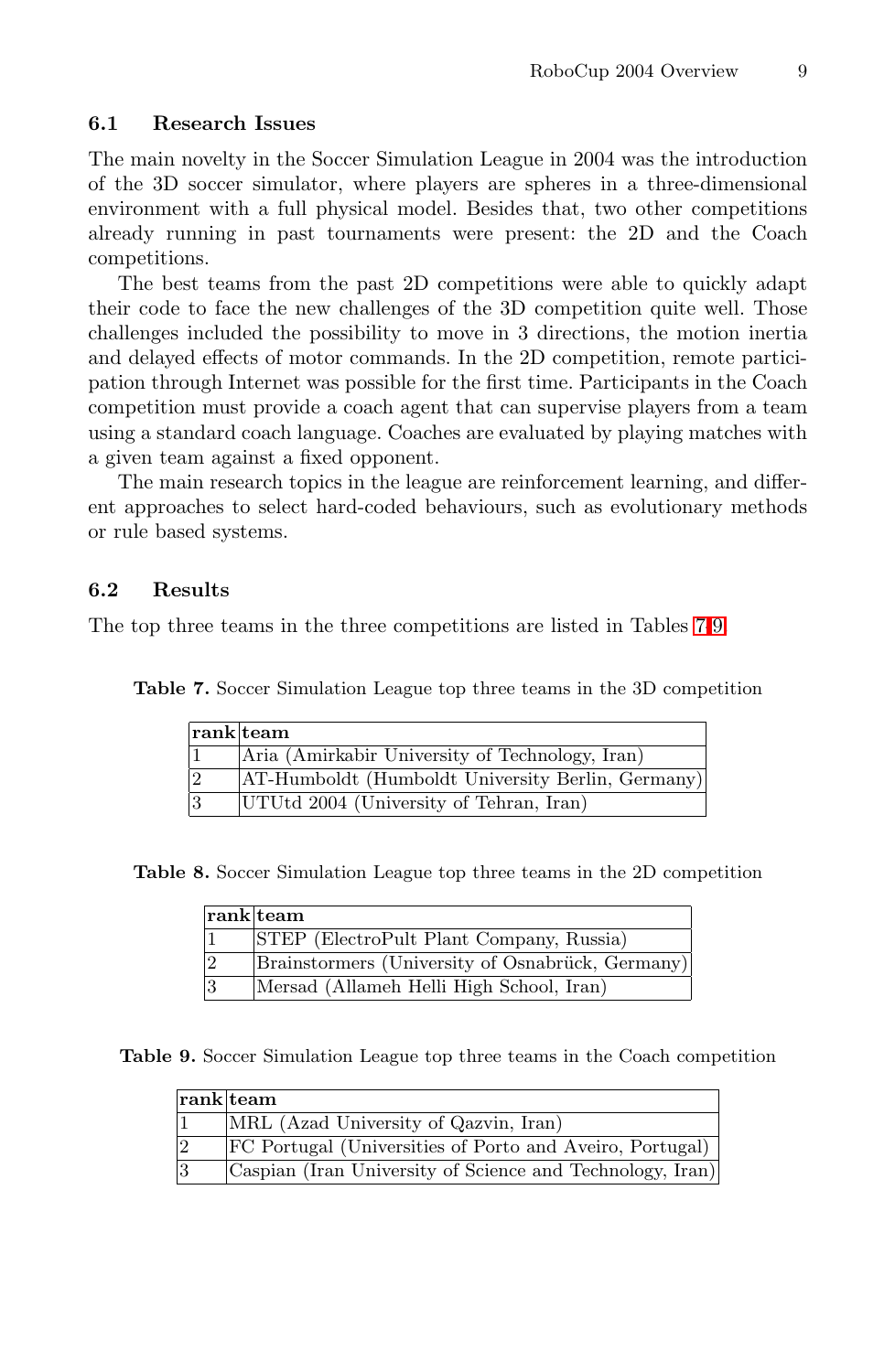## **7 Rescue Real Robot League**

The RoboCupRescue Real Robot League competition acts as an international evaluation conference for the RoboCupRescue Robotics and Infrastructure Project research. The RoboCupRescue Robotics and Infrastructure Project studies future standards for robotic infrastructure built to support human welfare. The U.S. National Institute of Standards and Technology (NIST) Urban Search and Rescue (USAR) arena has been used in several RoboCupRescue and AIAA competitions and was used in Portugal as well. A team of multiple (autonomous or teleoperated) robots moves inside this arena, divided in 3 regions of increasing difficulty levels, searching for victims and building a map of the surrounding environment, to be transmitted and/or brought back by the robot(s) to the human operators. There were 20 teams in Lisbon selected by the league technical committee from the 37 teams that submitted the qualification material.

### **7.1 Research Issues**

The competition requires robots to demonstrate capabilities in mobility, sensory perception, planning, mapping, and practical operator interfaces, while searching for simulated victims in unstructured environments. The actual challenges posed by the NIST USAR arena include physical obstacles (variable flooring, overturned furniture, and problematic rubble) to disrupt mobility, sensory obstacles to confuse robot sensors and perception algorithms, as well as a maze of walls, doors, and elevated floors to challenge robot navigation and mapping capabilities. All combined, these elements encourage development of innovative platforms, robust sensory fusion algorithms, and intuitive operator interfaces to reliably negotiate the arena and locate victims.

Each simulated victim is a clothed mannequin emitting body heat and other signs of life including motion (shifting or waving), sound (moaning, yelling, or tapping), and carbon dioxide to simulate breathing. They are placed in specific rescue situations (surface, lightly trapped, void, or entombed) and distributed throughout the arenas in roughly the same percentages found in actual earthquake statistics.

This year, two new league initiatives were introduced:

- 1. a high fidelity arena/robot simulation environment to provide a development tool for robot programming in realistic rescue situations;
- 2. a common robot platform for teams to use if they choose, based on a standard kit of components, modular control architecture, and support for the simulation mentioned above.

### **7.2 Results**

The competition rules and scoring metric focus on the basic USAR tasks of identifying live victims, assessing their condition based on perceived signs of life, determining accurate victim locations, and producing human readable maps to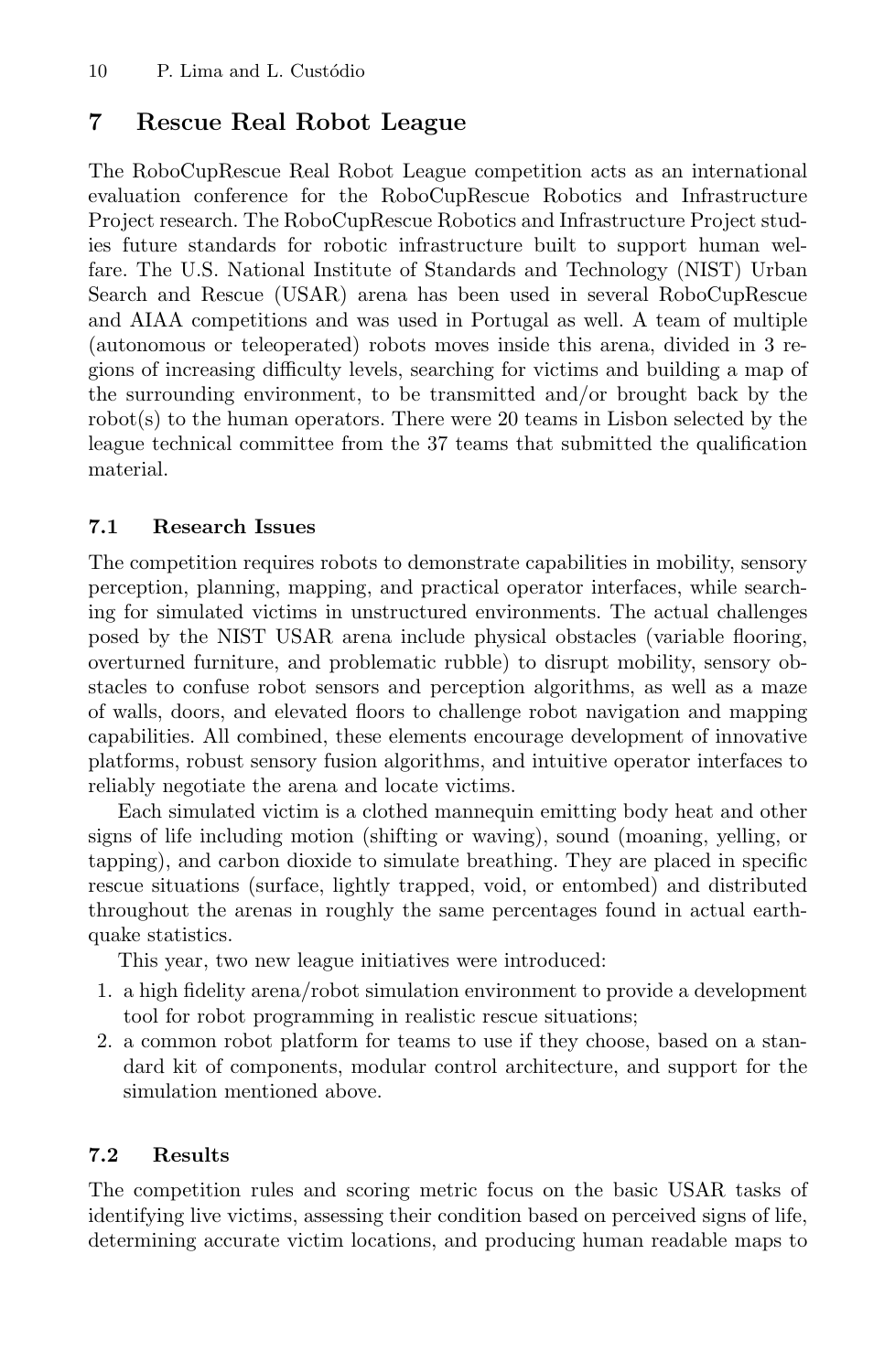enable victim extraction by rescue workers — all without damaging the environment or making false positive identifications.

After several rounds of competitive missions, the scoring metric produced three awardees that demonstrated best-in-class approaches in each of three critical capabilities:

- 1. Toin Pelicans team (University of Toin, Japan) for their multi-tracked mobility platform with independent front and rear flippers, as well as an innovative camera perspective mounted above and behind the robot that significantly improved the situational awareness by the operator.
- 2. Kurt3D team (Fraunhofer Institute for Artificial Intelligence Systems, Germany) for their application of state-of-the-art 3D mapping techniques using a tilting line scan lidar.
- 3. ALCOR team (University of Rome "La Sapienza", Italy) for their intelligent perception algorithms for victim identification and mapping.

## **8 Rescue Simulation League**

The main purpose of the RoboCupRescue Simulation League is to provide emergency decision support by integration of disaster information, prediction, planning, and human interface. A generic urban disaster simulation environment was constructed based on a computer network. Heterogeneous intelligent agents such as fire fighters, commanders, victims, volunteers, etc. conduct search and rescue activities in this virtual disaster world. There were 17 teams in Lisbon selected by the league technical committee from the 34 teams that submitted the qualification material.

### **8.1 Research Issues**

The main research objective of this league is the introduction of advanced and interdisciplinary research themes, such as behaviour strategy (e.g. multi-agent planning, real-time/anytime planning, heterogeneity of agents, robust planning, mixed-initiative planning) for AI/Robotics researchers or the development of practical comprehensive simulators for Disaster Simulation researchers.

In 2004, the league was split in two competitions:

- **Agent Competition**, where a team has a certain number of fire fighters, police, and ambulance agents and central stations that coordinate each agent type. The agents are assumed to be situated in a city in which a simulated earthquake has just happened, as a result of which, some buildings have collapsed, some roads have been blocked, some fires have started and some people have been trapped and/or injured under the collapsed buildings. The goal of each team is to coordinate and use its agents to minimize human casualties and the damage to the buildings.
- **Infrastructure Competition**, where the performance of the simulator components developed by the teams is tested. The awarded team is requested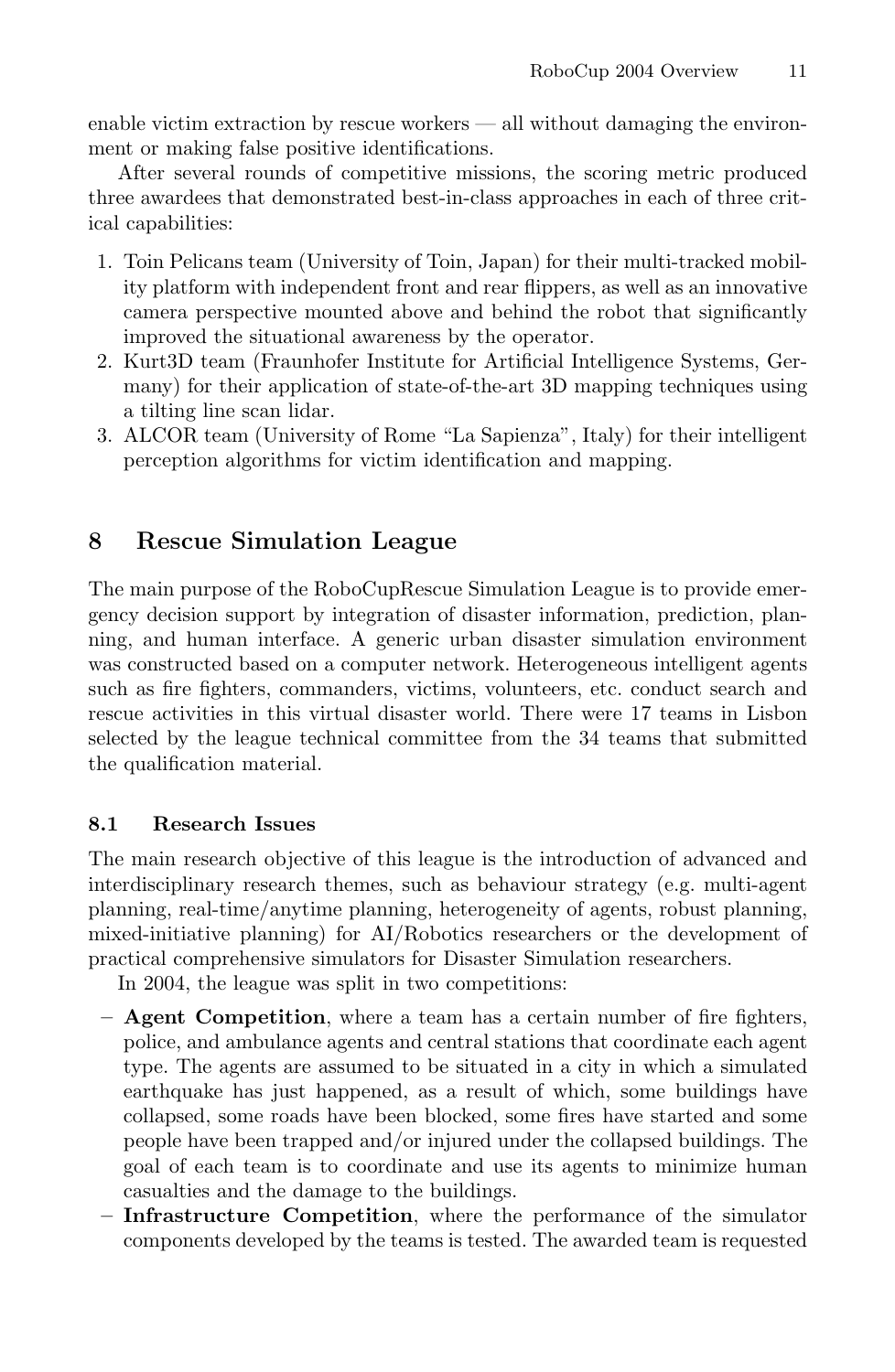to provide the component for the next year's competition. For this reason teams are expected to accept the open source policy before entering the competition.

### **8.2 Results**

In the Agent competition, the preliminaries consisted of two stages. In the first stage, the teams competed on six maps with different configurations. The first 6 teams went to the semi-final. The remaining 11 teams competed in the second stage which was designed to test the robustness of the teams under varying perception conditions. The latter stage top 2 teams went to the semi-finals too. The top 4 teams of the semi-finals competed in the final.

The final standings were:

- 1. ResQ (University of Freiburg, Germany), with platoon agents that have reactive and cooperative behaviours which can be overridden by deliberative high-level decisions of the central station agents.
- 2. DAMAS-Rescue (Laval University, Canada), with a special agent programming language. Using this language, their Fire Brigade agents choose the best fire to extinguish based on the knowledge they have learned with a selective perception learning method.
- 3. Caspian (Iran University of Science and Technology, Iran).

In the Infrastructure competition, only the ResQ Freiburg team competed, presenting a 3D-viewer and a Fire Simulator. The 3D-viewer is capable of visualizing the rescue simulation both online and offline. The Fire Simulator is based on a realistic physical model of heat development and heat transport in urban fires. Three different ways of heat transport (radiation, convection, direct transport) and the influence of wind can be simulated as well as the protective effects of spraying water on buildings without fire.

## **9 RoboCup Junior**

RoboCupJunior is a project-oriented educational initiative that sponsors local, regional and international robotic events for young students. It is designed to introduce RoboCup to primary and secondary school children.

RoboCupJunior offers several challenges, each emphasizing both cooperative and competitive aspects. In contrast to the one-child-one-computer scenario typically seen today, RoboCupJunior provides a unique opportunity for participants with a variety of interests and strengths to work together as a team to achieve a common goal. Several challenges have been developed: dance, soccer and rescue.

By participating in RoboCupJunior, students especially improve their individual and social skills (building self-confidence, developing a goal-oriented, systematic work style, improving their presentation and communication abilities, exercising teamwork, resolving conflicts among team members). RoboCupJunior has spread in more than 20 countries around the world. We estimate that this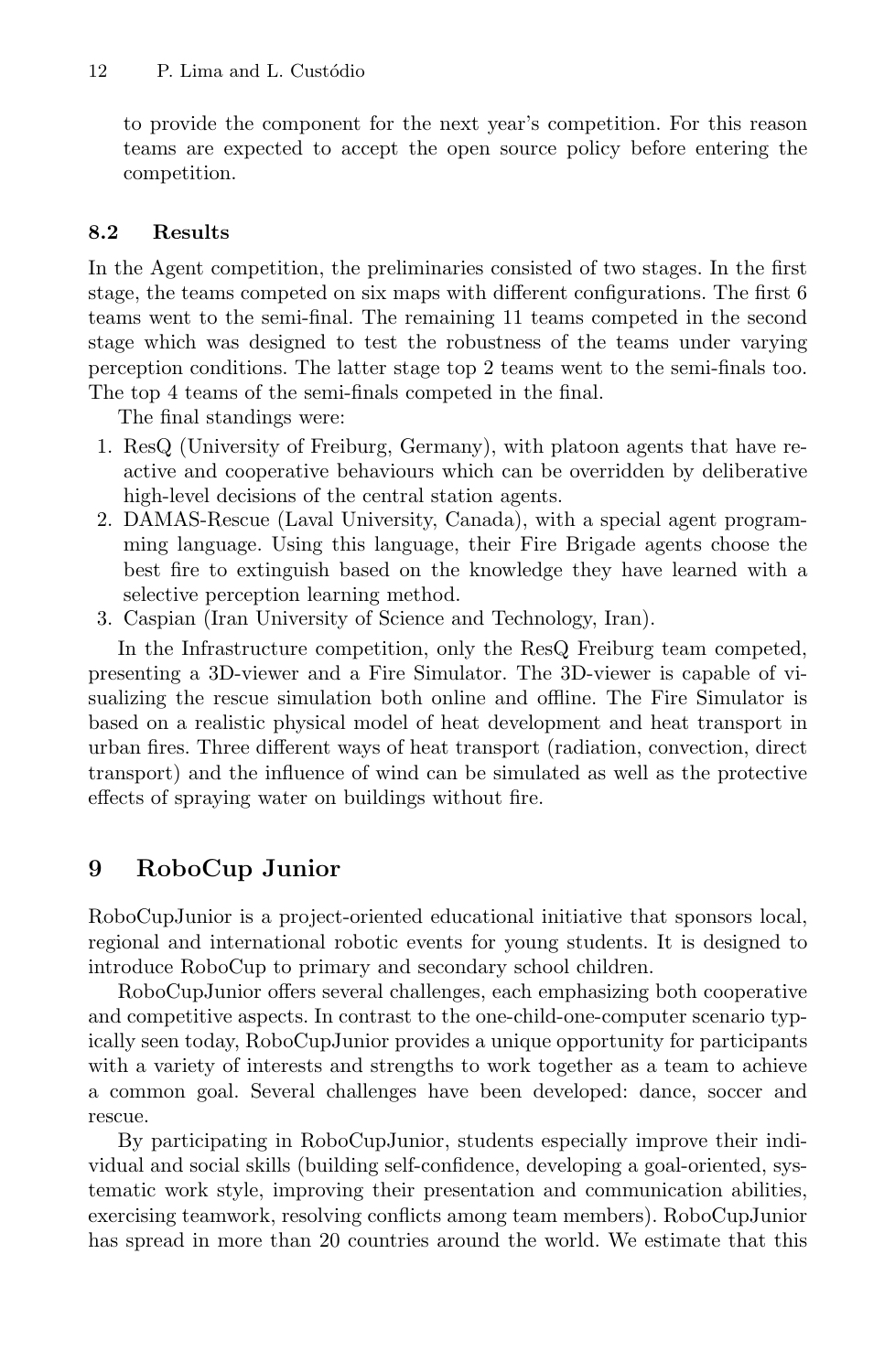

**Fig. 2.** The RoboCup2004 Junior area

year more than 2000 teams world-wide adopted the RoboCupJunior challenges and prepared for participation in RoboCup in local, regional, or national competitions. The largest RoboCupJunior communities are China (approximately 1000 teams), Australia (approximately 500 teams), Germany, Japan, and Portugal (over 100 teams each).

Lisbon hosted the largest RoboCup Junior event so far, with 163 teams from 17 countries, 677 participants, and about 300 robots.

### **9.1 Competitions**

The Lisbon RoboCupJunior event featured competitions in eight leagues, covering four different challenges: RoboDance, RoboRescue, RoboSoccer 1-on-1, and RoboSoccer 2-on-2 - and in each challenge two age groups - Primary for students aged under 15, and Secondary for students aged 15 and elder. The teams qualifying for the playoffs were interviewed in order to scrutinize their ability to explain their robot designs and programs.

The RoboRescue challenge is performed in an environment mimicking an urban search and rescue site. Robots have to follow a curved path, marked by a black line, through several rooms with obstacles and varying lighting conditions. The task is to find two kinds of victims on the path, marked by green and silver icons. Points are awarded for successful navigation of rooms and for detecting and signalling victims, and the time for executing the task is recorded when it is completed. Perhaps surprisingly, the vast majority of teams demonstrated perfect runs and quickly navigated through the environment while finding and signalling all victims, so that the timing was the decisive factor for making it to the finals and winning.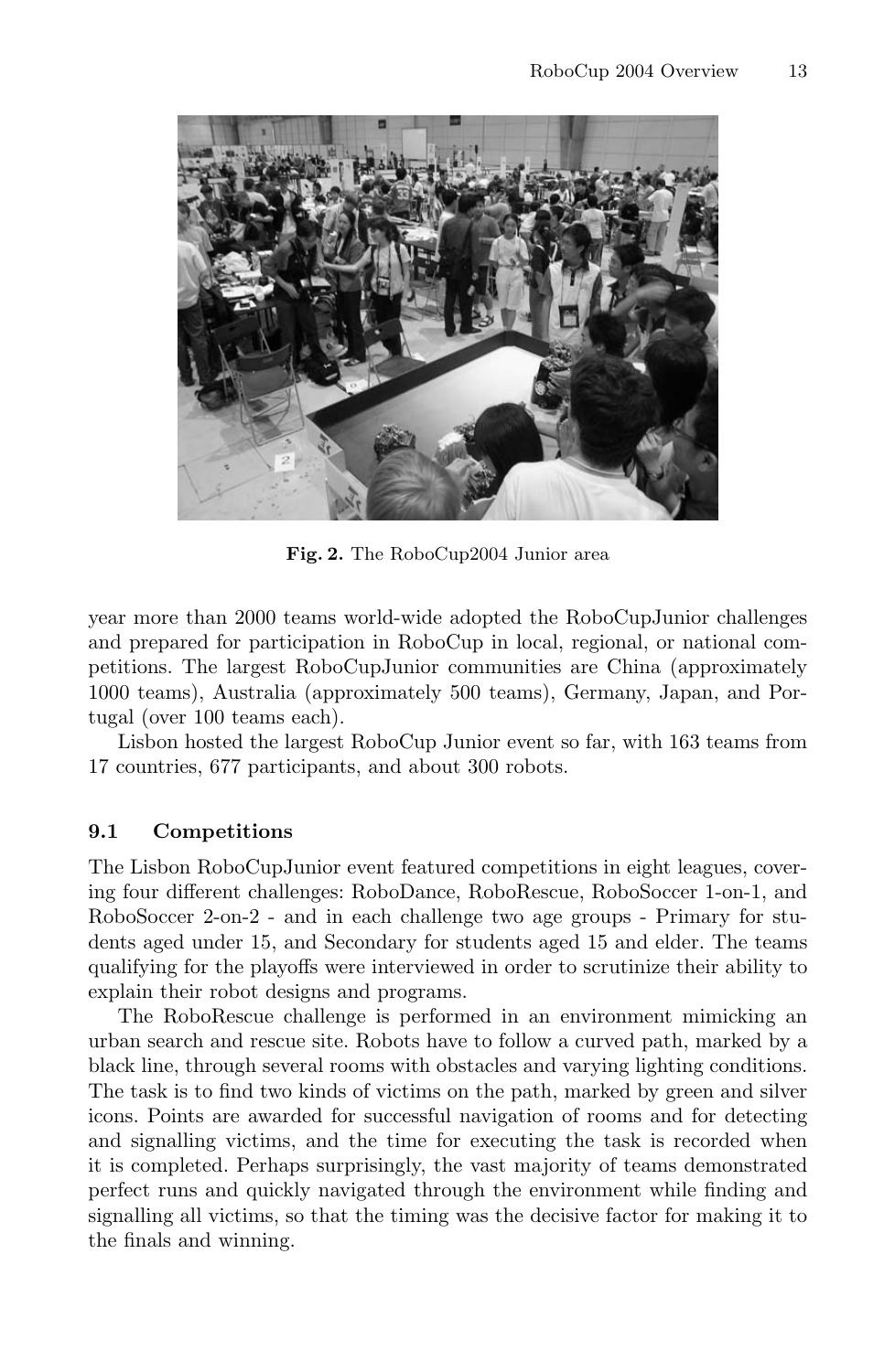<span id="page-13-0"></span>The RoboSoccer challenge play soccer on a pitch which is covered by a large grayscale floor and surrounded by a black wall. The only difference is that the 1-on-1 field is smaller. Goals can be detected by their walls coloured gray, and the well-known infrared-emitting ball is used for play. In both 1-on-1 and 2-on-2 Primary leagues, teams were split by three groups and played a single round of round-robin games. Teams placed first and second after round-robin directly qualified for the playoffs, and the remaining two playoff spots were determined among the three teams placed third. In 2-on-2 Secondary, we had 6 groups in round-robin and teams placed first and second advanced to the second round. On playoff day, four groups of three teams each played a second round of round-robin games, and the best team from each group advanced directly to the semifinals. Even seasoned RoboCupJunior organizers were stunned by sophisticated robots and the spectacular level of play the teams demonstrated across all of the four Junior soccer leagues.

The RoboDance challenge asks students to design some kind of stage performance which involves robots. Students may engage themselves as part of the per-

| <b>RoboDance Primary</b>           | <b>RoboDance Secondary</b>         |
|------------------------------------|------------------------------------|
| 1 Coronation Quebec 1 (Canada)     | Kao Yip Dancing Team (China)       |
| 2 The Rock (Germany)               | 2 Mokas Team (Portugal)            |
| 3 Peace of the World (Japan)       | 3 Gipsies (Israel)                 |
| <b>RoboRescue Primary</b>          | RoboRescue Secondary               |
| 1 Chongqing Nanan Shanh (China)    | 1 Dunks Team Revolution (Portugal) |
| $2$ Dragon Rescue $100\%$ (Japan)  | $2$  Ren Min (China)               |
| 3 Chongqing Nanan Yifen (China)    | $3$ Across (USA)                   |
| RoboSoccer 1-on-1 Primary          | RoboSoccer 1-on-1 Secondary        |
| 1 Shanghai Road of Tianjin (China) | 1 Liuzhou Kejiguang (China)        |
| 2 Shenzhen Haitao (China)          | $2 I$ Vendicatori (Italy)          |
| 3 Wuhan Yucai (China)              | 3 TianJin Xin Hua (China)          |
| RoboSoccer 2-on-2 Primary          | RoboSoccer 2-on-2 Secondary        |
| 1 NYPSTC1 (Singapore)              | 1 Kao Yip 1 (China)                |
| 2Ultimate (Japan)                  | $2$ Espandana Juniors (Iran)       |
| 3 Red and Blue (South Korea)       | 3 Kitakyushu A.I. (Japan)          |

**Table 10.** Junior Leagues top three teams

**Table 11.** Junior Dance League award winners

| Category     | <b>RoboDance Primary</b>                                          | RoboDance Secondary           |
|--------------|-------------------------------------------------------------------|-------------------------------|
| Programming  | ChaCha (Japan)                                                    | Godzillas (Portugal)          |
| Construction | The Rock (Germany)                                                | Pyramidical Dragon (Portugal) |
| Costume      | Turtles (Portugal)                                                | Hunan Changsha Yali (China)   |
| Choreography | Crocks Rock (Australia)                                           | Joaninhas (Portugal)          |
| Creativity   | Hong Kong Primary Dancing Team Bejing No. 2 Middle School (China) |                               |
|              | (China)                                                           |                               |
| Originality  | Ridgment Pearl (UK)                                               | Mokas Team (Portugal)         |
|              | Entertainment Value RoCCI Girls (Germany)                         | The Rocking Robot (UK)        |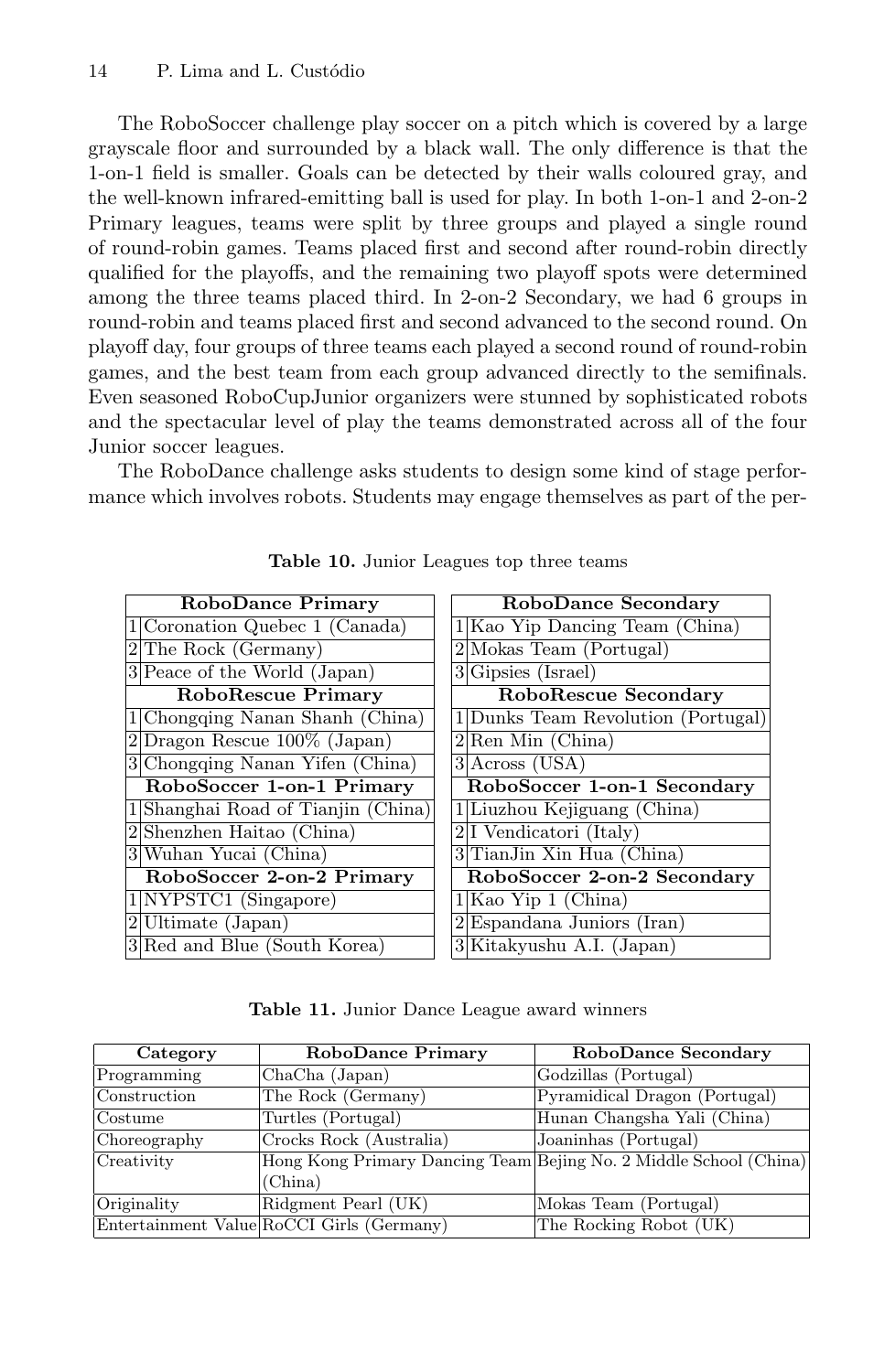formance, or give a narrative to the audience while the robots perform on stage. There is a two minute time limit for the performance, and an international judge committee assesses the performance in seven categories. RoboDance is without doubt the RoboCupJunior activity allowing most flexibility in the design and programming of the robots, and challenges students' inspiration and creativity. All teams of the same age group performed on stage on one the preliminaries, and the best three teams advanced to the finals.

### **9.2 Results**

The top three teams for the different Junior leagues, as well as the winners of the Dance League awards are listed in Tables [10](#page-13-0) and [11,](#page-13-0) respectively.

## **10 Symposium**

The 8th RoboCup International Symposium was held immediately after the RoboCup2004 Competitions as the core meeting for the presentation of scientific contributions in areas of relevance to RoboCup. Its scope encompassed, but was not restricted to, the fields of Artificial Intelligence, Robotics, and Education.

The IFAC/EURON 5th Symposium on Intelligent Autonomous Vehicles  $(IAV04)$  took also place at Instituto Superior Técnico, Lisbon from 5 to 7 July 2004. IAV2004 brought together researchers and practitioners from the fields of land, air and marine robotics to discuss common theoretical and practical problems, describe scientific and commercial applications and discuss avenues for future research.

On July 5, the IAV04 Symposium ran in parallel with the RoboCup Symposium and both events shared two plenary sessions:

- **–** James Albus, NIST, USA, "RCS: a Cognitive Architecture for Intelligent Multi-agent Systems".
- **–** Shigeo Hirose, Tokyo Institute of Technology, Japan, "Development of Rescue Robots in Tokyo Institute of Technology".

The other two plenary sessions specific to the RoboCup2004 Symposium were:

- **–** Hugh Durrant-Whyte, U. Sydney, Australia, "Autonomous Navigation in Unstructured Environments".
- **–** Luigia Carlucci Aiello, Universit´a di Roma "La Sapienza", Italy, "Seven Years of RoboCup: time to look ahead".

118 papers were submitted to the RoboCup2004 Symposium. Among those, 68 were accepted and are published in this book: 30 as regular papers, 38 as shorter poster papers.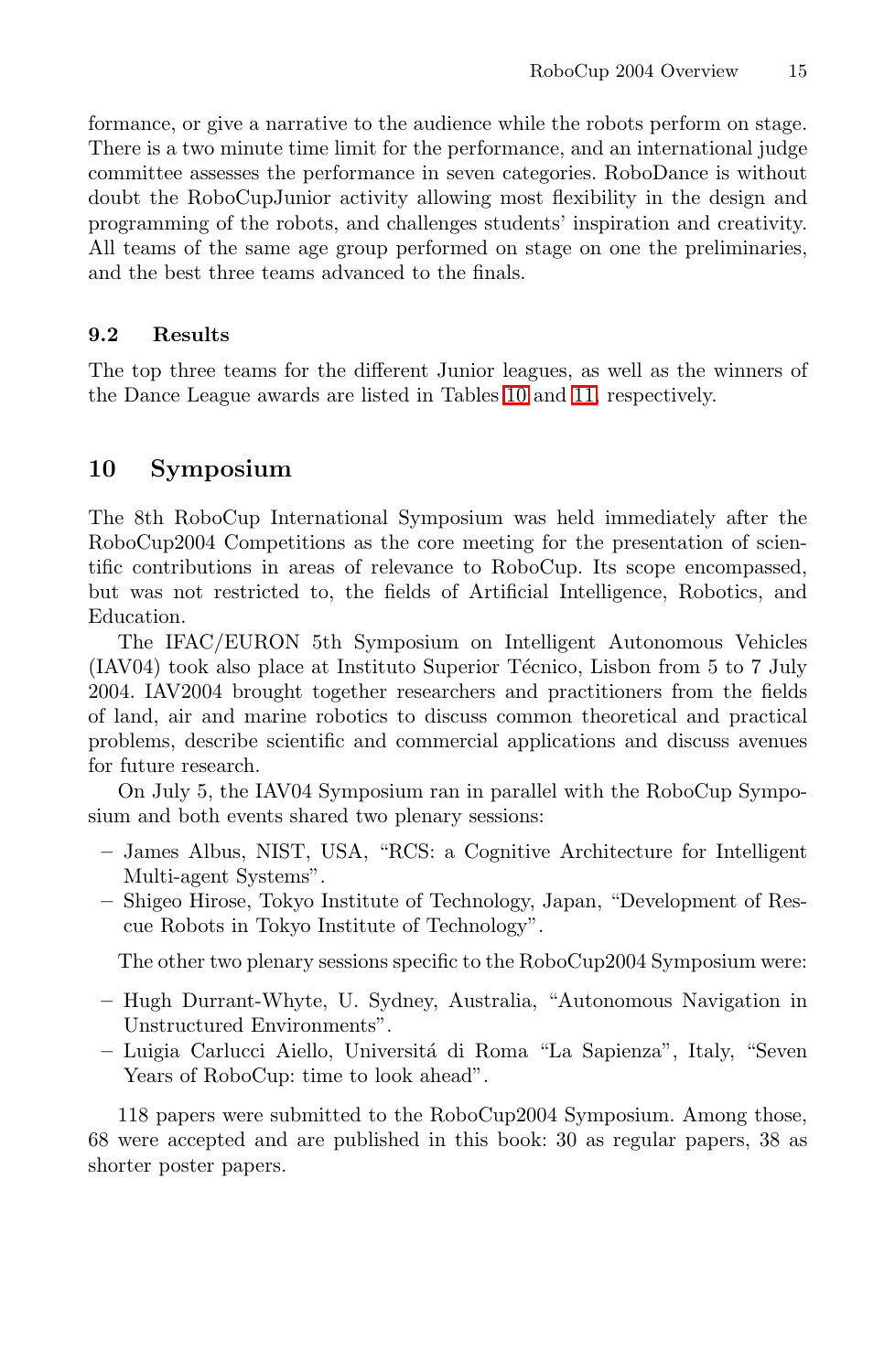<span id="page-15-0"></span>This year, the awarded papers were:

- **Scientific Challenge Award:** "Map-based Multi Model Tracking of a Moving Object", Cody Kwok and Dieter Fox.
- **Engineering Challenge Award:** "UCHILSIM: A Dinamically and Visually Realistic Simulator for the RoboCup Four Legged League", Juan Cristóbal Zagal Montealegre and Javier Ruiz-del-Solar.

## **11 Conclusion**

Overall, RoboCup2004 was a successful event, from a scientific standpoint. The main technical challenge of holding the competitions under a reduced artificial light of the exhibition hall, instead of having special illumination per field as in the past, was overcome by most teams without significant problems, thus showing the evolution on perception robustness within the RoboCup community. Another noticeable improvement is the increase in teamwork across most real robot soccer leagues, from passes to dynamic behaviour switching, including formation control and cooperative localization. Even in the humanoid league a pass between biped robots was demonstrated by one of the teams.

On the educational side, RoboCup Junior was a tremendous success, despite the increased organizational difficulties brought by the fact that the number of participants almost doubled that of 2003.

The next RoboCup will take place in Osaka, Japan, in July 2005.

## **Acknowledgements**

The authors would like to thank the contributions from the chairs of the League Organizing Committees for RoboCup2004: Yasutake Takahashi, Beng Kiat Ng, Thomas Röfer, Changjiu Zhou, Oliver Obst, Adam Jacoff, Levent Akin and Gerhard Kraezschmar.

## **References**

- 1. Kitano, H., Kuniyoshi, Y., Noda, I., Asada, M., Matsubara, H., Osawa, E.: RoboCup: A challenge problem for AI. AI Magazine **18** (1997) 73–85
- 2. Kitano, H., Takokoro, S., Noda, I., Matsubara, H., Takahashi, T., Shinjou, A., Shimada, S.: RoboCup rescue: Search and rescue in large-scale disasters as a domain for autonomous agents research. In: Proceedings of the IEEE International Conference on Man, System, and Cybernetics. (1999)
- 3. Lund, H.H., Pagliarini, L.: Robot soccer with lego mindstorms. In Asada, M., Kitano, H., eds.: RoboCup-98: Robot Soccer World Cup II. Springer Verlag, Berlin (1999) 141–152
- 4. Kitano, H., ed.: Proceedings of the IROS-96 Workshop on RoboCup, Osaka, Japan (1996)
- 5. Kitano, H., ed.: RoboCup-97: Robot Soccer World Cup I. Springer Verlag, Berlin (1998)